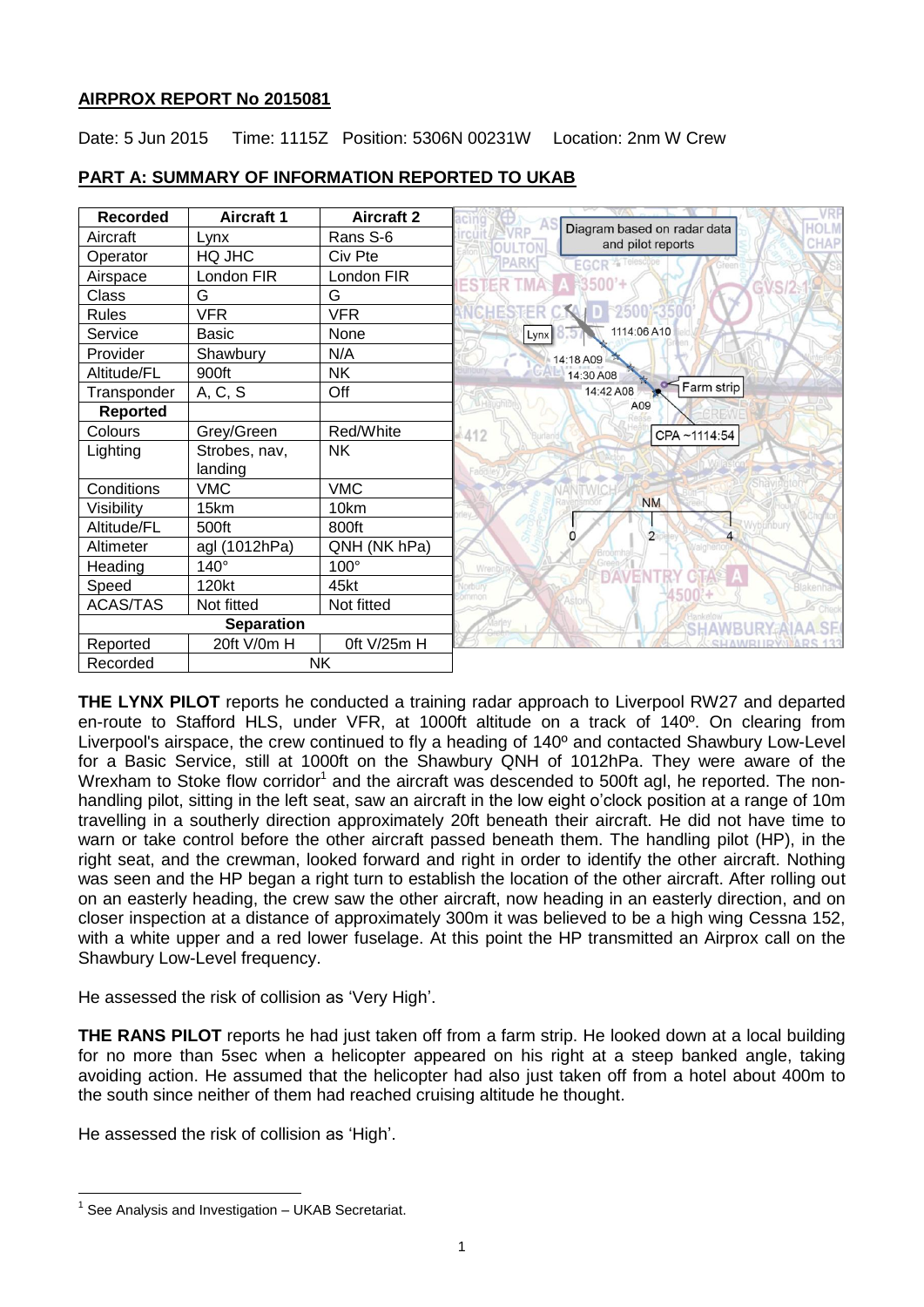**THE SHAWBURY CONTROLLER** reports he was the Low-Level controller working 2 frequencies when the Lynx pilot called for transit from Liverpool en-route to Stafford HLS through the [military] Dedicated User Area. Shortly afterwards, the Lynx pilot declared an Airprox. This was acknowledge and the pilot reported taking avoiding action after seeing what he thought was a red and white Cessna to the left of him at the same level at a distance of about 200ft. The other aircraft was later seen tracking 085° but neither aircraft were visible on radar at the time of the Airprox.

**THE SHAWBURY SUPERVISOR** reports that although he did not witness the incident, he was alongside the Low-Level controller as he was receiving the Airprox report from the Lynx pilot. As the report was being passed the Supervisor checked on the LARS position, and that controller did not appear to be working any aircraft in the vicinity of the reported Airprox. He also checked the radar screen, but there were no radar contacts in the reported area. The Lynx captain contacted the Supervisor via landline once he had landed and stated that although initially reporting the separation from the other aircraft as within 200ft, after discussions with his student, he now felt that the civilian aircraft was as close as 50ft from them.

## **Factual Background**

The weather at Shawbury and Liverpool was recorded as follows:

METAR EGOS 051050Z 23012KT 9999 SCT025 20/14 Q1012 BLU NOSIG METAR EGOS 051150Z 24012KT 9999 FEW032 20/14 Q1012 BLU NOSIG METAR EGGP 051120Z 25008KT 230V290 9999 SCT031 18/11 Q1012

#### **Analysis and Investigation**

#### **Military ATM**

At 1113:08, the Lynx pilot was provided with a Basic Service. At 1114:55, the Lynx pilot declared an Airprox and the report at 1115:08 was of a fixed-wing red and white Cessna heading 085°.

The other aircraft was a primary only track and intermittent on the radar replay. The primary track was evident at 1115:00 by which time it was 0.5nm from the Lynx, which was at 800ft based on the London QNH of 1015 hPa.

The usual barriers to an Airprox in Class G airspace are lookout, ACAS/TAS and radar-derived Traffic Information. The Lynx was under a Basic Service below Shawbury's radar coverage and the other aircraft was only displaying an intermittent primary track. The barrier of ACAS/TAS was absent because the other aircraft did not appear to be transponding and the Lynx was not fitted with ACAS/TAS equipment. The Lynx NHP became visual with the other aircraft at CPA, reported at 20ft passing beneath, which led to a review of lookout skills at the home unit.

## **UKAB Secretariat**

The Lynx and Rans pilots shared an equal responsibility for collision avoidance and not to operate in such proximity to other aircraft as to create a collision hazard<sup>2</sup>. If the incident geometry is considered as converging then the Lynx pilot was required to give way to the Rans  $S$ -6<sup>3</sup>. If the incident geometry is considered as overtaking then the Rans S-6 pilot had right of way and the Lynx pilot was required to keep out of the way of the other aircraft by altering course to the right<sup>4</sup>. The low-flying system in the area of the Airprox has a flow arrow, as depicted below, with eastbound aircraft required to remain below 500ft agl, and westbound aircraft above 1000ft agl. Flow arrows are a part of the UK Military Low Flying System (UKMLFS), and are applicable only to pilots flying under military regulations. Information pertaining to the UKMLFS is available in the

<sup>&</sup>lt;u>2</u><br>2 SERA.3205 Proximity.<br>3 SERA 3310 Bight of u

SERA.3210 Right-of-way (c) (2) Converging.

<sup>4</sup> SERA.3210 Right-of-way (c) (3) Overtaking.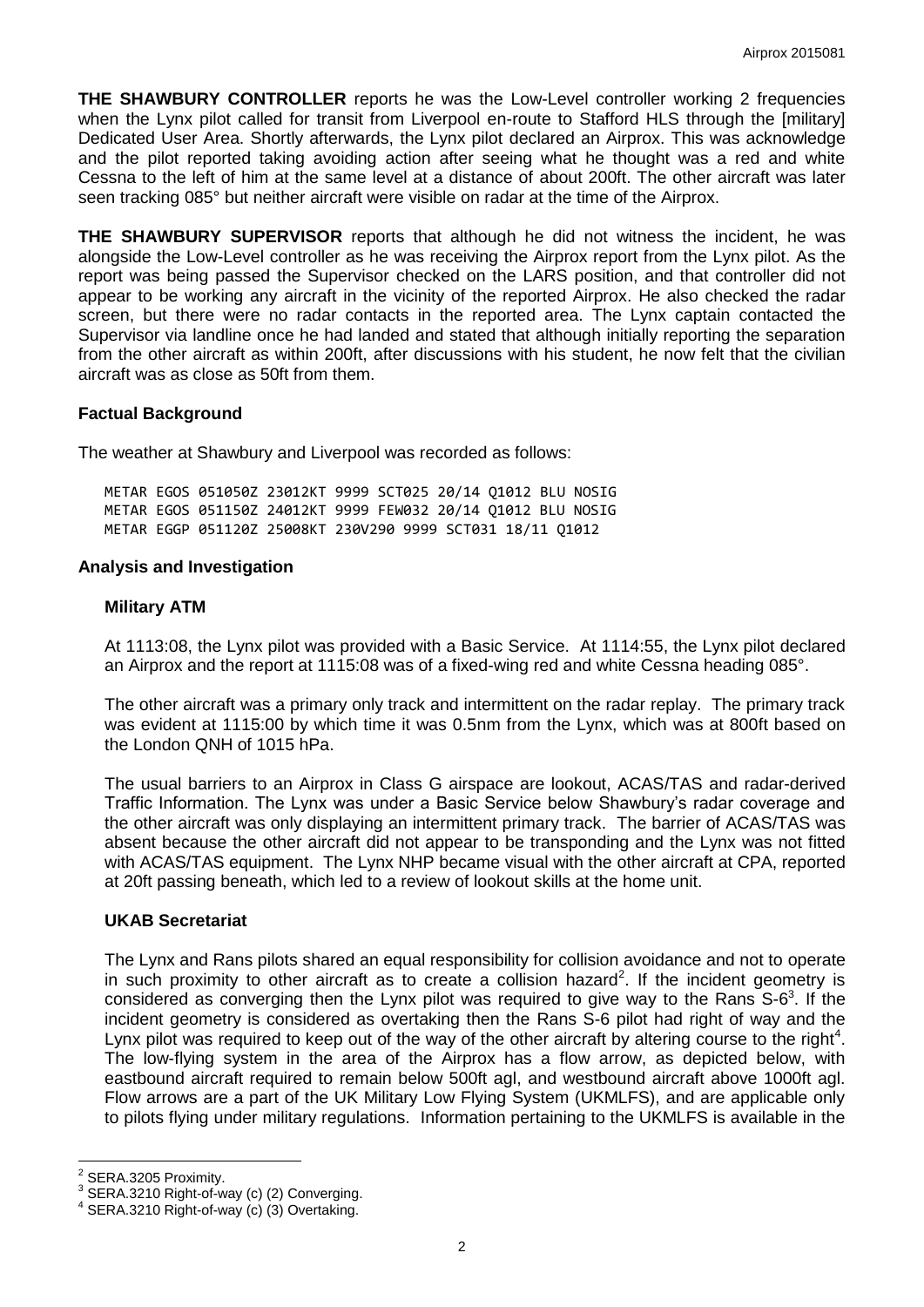CAA Safety Sense Leaflet 18 – Military Low Flying, although this does not include flow arrow height information.



UK Low Flying Chart – Flow Arrow Depiction

## **Comments**

#### **JHC**

This Airprox highlights the need to maintain a comprehensive lookout scan at all times. The lack of TAS on the Lynx, and the Rans' transponder not being utilised removed 2 barriers that could have prevented the situation. JHC aircraft remaining in service are undergoing TAS fitment programmes, but the Lynx is not included in the TAS programme as it is due out of service in 2018.

#### **Summary**

An Airprox was reported when a Lynx and a Rans S-6 flew into proximity at about 1115 on Friday  $5<sup>th</sup>$ June 2015. Both pilots were operating under VFR in VMC, the Lynx pilot in receipt of a Basic Service from Shawbury, and the Rans pilot not in receipt of an Air Traffic Service.

## **PART B: SUMMARY OF THE BOARD'S DISCUSSIONS**

Information available consisted of reports from the pilots of both aircraft, radar photographs/video recordings, reports from the air traffic controllers involved and reports from the appropriate ATC and operating authorities.

Members first considered the actions of the controller involved and agreed that without a radar response at the time of the Airprox it was not possible for him to pass Traffic Information to the Lynx pilot; neither was it a requirement under the terms of the Basic Service the Lynx pilot had requested.

Turning to the pilots involved, members agreed that, from the reported geometry of the incident, it could reasonably be surmised that the Lynx was overtaking the Rans as it got airborne and that it had been the Lynx crew's responsibility to keep out of the way of the Rans. However, the Board recognised that this was plainly not possible without visual acquisition or Traffic Information from an external or on-board source; the fact that they did not visually acquire the Rans earlier emphasised the need for an effective lookout from the crew. Members felt that the incident geometry, with the Rans below the Lynx, against the terrain and on a constant bearing, was a significant factor in the lack of timely visual acquisition.